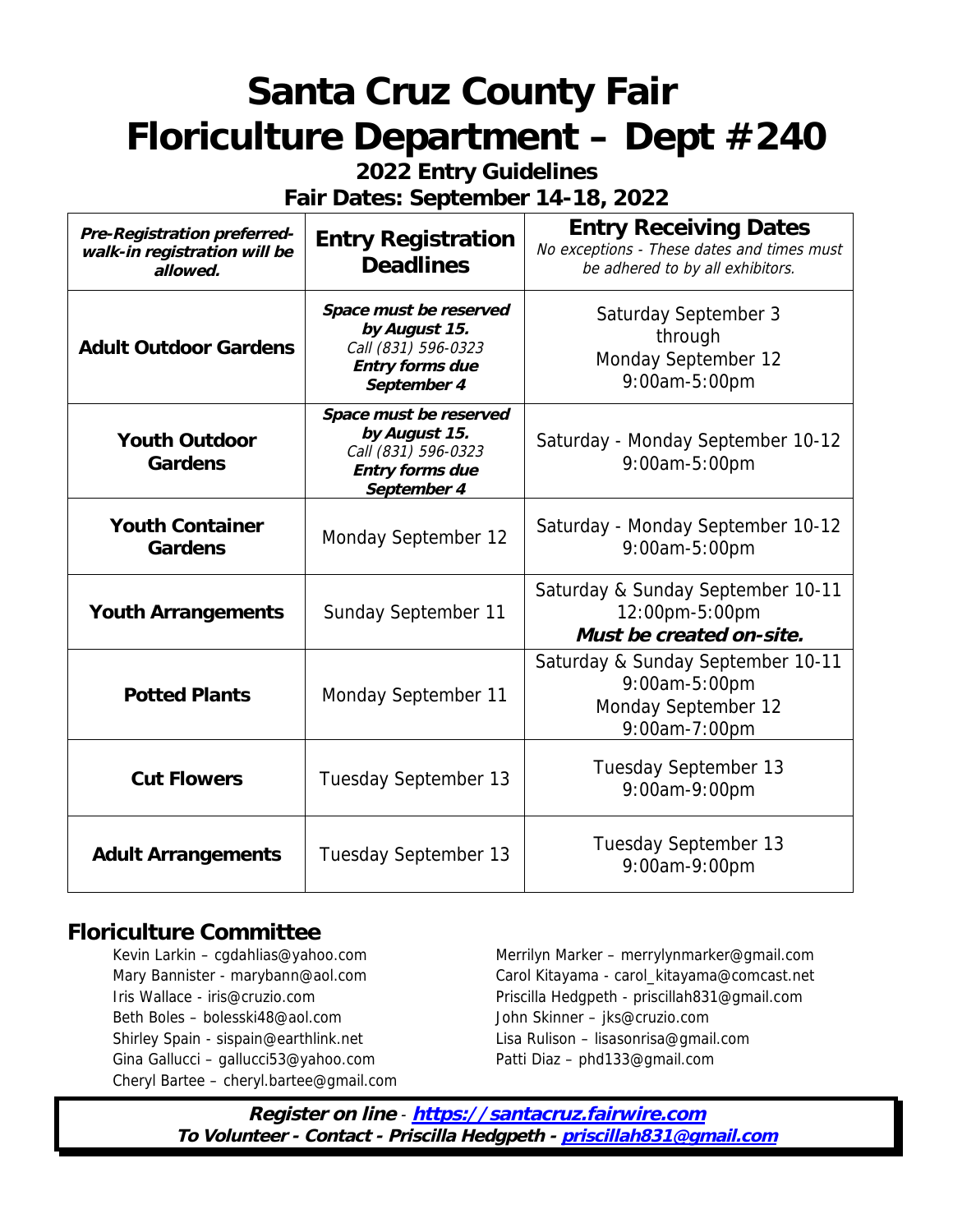# 2022 Santa Cruz County Fair Floriculture Entry Guidelines

# **General Department Rules**

- **Residency Requirement:** Open to residents of Santa Cruz, San Benito, Monterey, and Santa Clara Counties
- **Entry Fees:** None
- **Entry Deadlines:** See chart on previous page.
	- It is preferred that all entries be "pre-entered" by the dates listed.
	- Gardens spaces are limited, so preference will be given to early entries.
	- "Walk-ins" will be accommodated to the extent that the Floriculture Committee can provide space and proper registration of exhibits. We ask that you pre-register online before the fair as directed below.
- **Entry Changes:** Changes if needed will be done by the department staff.
- **Exhibitor Classification:**
	- **Amateur** is defined as a person who may have exhibited previously but who has not won over five (5) blue ribbons within three (3) consecutive years in a given Division. (Amateurs must exhibit in amateur classes unless otherwise stated in the heading of the class or Division.)
	- **Open** is defined as open to all, including professionals.
	- **Youth** are defined as being 17 or under at the start of the Fair September 14, 2021
- **Plant Material Qualifications:**
	- Cut flower and container plant entries must have been grown by the exhibitor.
	- Potted entries must be owned by the exhibitor for at least 45 days prior to the Fair.
	- Arrangements and Gardens may make use of grown or purchased plants, flowers, and foliage.
	- No artificial materials may be used unless specified in class description.
- Department staff has the right to move any display, including arrangements if needed.
- **Specific Division Rules:** Rules and guidelines for each Floriculture Division are outlined within that Division of the Entry Guide.
- Rules violations may result in disqualification of entries and forfeiture of awards and premiums.
	- **Condition of Entries:** Exhibitors are expected to keep their entries in good condition during the Fair.
		- Failure to do so may result in forfeiture of premiums and removal of entries.
		- Watering and grooming of entries may be performed daily.
- **Watering Passes: The Floriculture Building will open daily at 8:30 to allow exhibitors to water and replace entries as needed. Exhibitors may park in the lot across from the Main Office until 11:30.** Please make sure to get a watering pass and keep it with you.
- **Watering Times:** The Floriculture building will be open **8:30 am each morning**
- **Entry Release Date:** Entries may be picked up Monday September 19th 10:00am 7:00pm. Entries not picked up will go to the Fair Office, however the Fair cannot be held responsible for any leftover entries.

## **Judging and Awards**

- Youth Arrangements will be judged Monday, September 12<sup>th</sup>, at 10:00 am.
- **Gardens** will be judged Tuesday, Sept 13th, at 10:00am.
- **Potted Plants and Container Gardens** will be judged Wednesday, Sept 14th, at 9:00am.
- **Adult Arrangements and Cut Flowers** will be judged Wednesday, September 14th, at 9:00am
- **Premiums:** As listed under individual Divisions and Classes.

## **We're online!**

You will be able to submit your Floriculture entries, along with other Fair entries, through our online system. Look for the link on the main Santa Cruz County Fair website [https://santacruz.fairwire.com](https://santacruz.fairwire.com/) **Further instructions are available at the front of the entry guide.**

## **Walk-in Entries** (if you are undecided on your entries, please pre-register)

Please pre-register online at [https://santacruz.fairwire.com](https://santacruz.fairwire.com/) to be given an exhibitor number.

Go to the Register page, and provide your Exhibitor info. Review the data entered - Click Continue until you get to the Entries page. On Entries page do nothing. Click on the Review icon at the top of the page. Then click Check Out button at bottom. On the Confirm page, type "yes" in the box where shown and click Submit. This will pre-register you.

Volunteer during or before the Fair! Volunteer 4 hours and receive free admission to the Fair. We need volunteers all hours during the Fair to act as hosts inside the Floriculture Building. We also need volunteers Friday, Saturday, Sunday, Monday, and Tuesday before the Fair. **To volunteer: Contact Priscilla Hedgpeth – [priscillah831@gmail.com](mailto:pumpkinhedgpeth@aol.com)**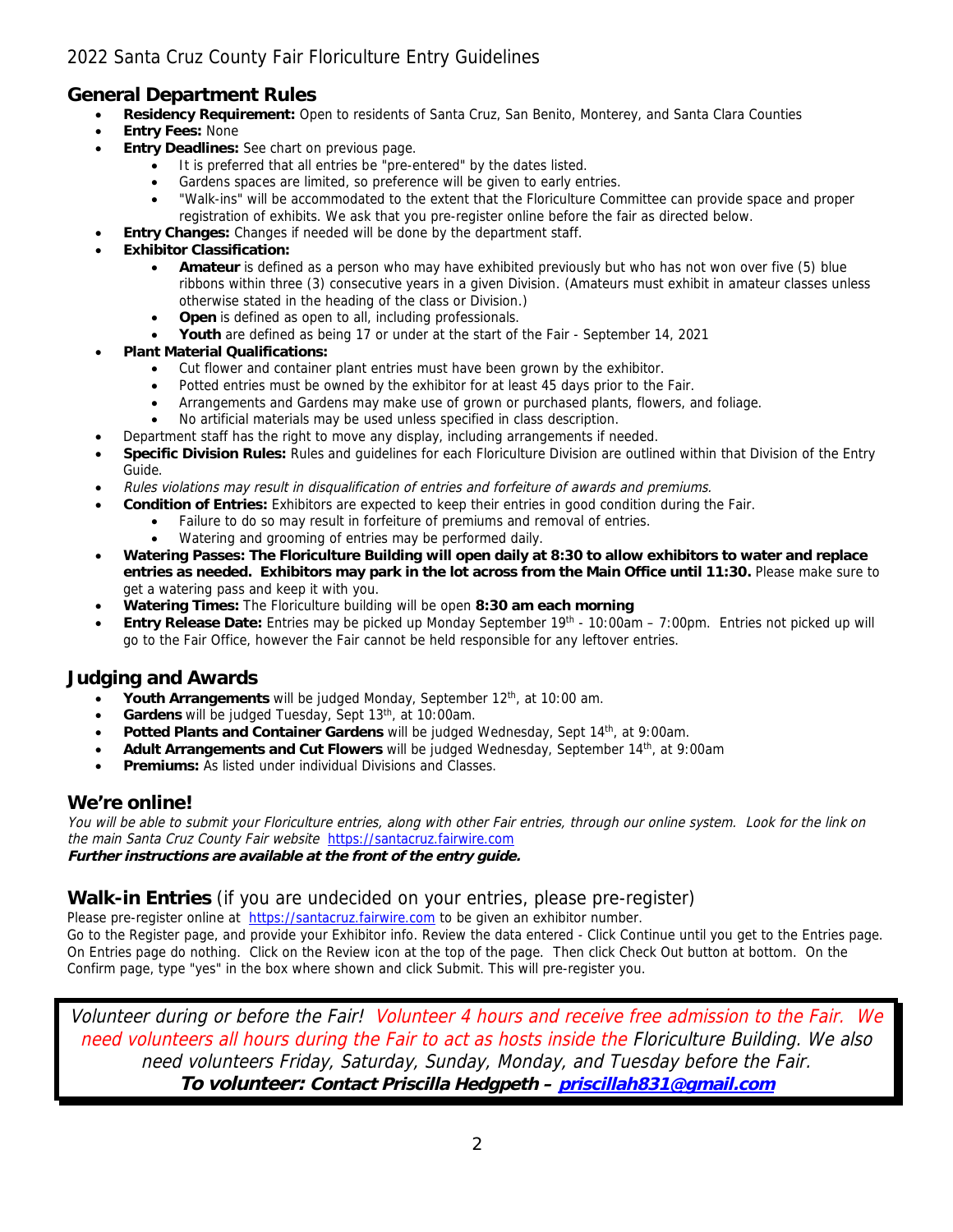## **Index of Floriculture Show Divisions**

| Page | Youth Flower Arrangements                              | Page | <b>Potted Plants</b>                              |
|------|--------------------------------------------------------|------|---------------------------------------------------|
| 3    | Division 1: Youth Arrangements - Ages 6 - 9            | 11   | Division 19: Orchid Plants - Amateur              |
| 3    | Division 2: Youth Arrangements - Ages 10-13            | 11   | Division 20: Cacti and Succulents - Amateur       |
| 3    | Division 3: Youth Arrangements - Ages 14 - 17          | 12   | Division 21: Cacti and Succulents - Open to All   |
| 3    | Division 4: Youth Miniature Arrangements-Ages 6 -17    |      | <b>Collections and Planters</b>                   |
| 4    | <b>FFA Floral Division</b>                             | 13   | Division 22: Collections                          |
| 4    | Division 5: FFA Youth Arrangements                     | 13   | Division 23: Planters                             |
|      | <b>Adult Flower Arrangements</b>                       | 13   | <b>FFA Horticulture Division</b>                  |
| 4    | Division 6: Adult Arrangements - Amateur               | 13   | Division 24: FFA Youth Planters                   |
| 4    | Division 7: Adult Arrangements - Open to All           | 14   | <b>Youth Container Gardens</b>                    |
|      | Adult Miniature Flower Arrangements                    | 14   | Division 25: Youth Container Gardens - Ages 6-9   |
| 4    | Division 8: Adult Open Miniature Arrangements - Fresh  | 14   | Division 26: Youth Container Gardens - Ages 10-13 |
| 4    | Division 9: Adult Open Miniature Arrangements - Dry    | 14   | Division 27: Youth Container Gardens - Ages 14-17 |
| 5    | Division 10: Commercial Flower Arrangements            | 14   | <b>Outdoor Garden Rules</b>                       |
|      | <b>Cut Flowers and Roses</b>                           | 15   | <b>Youth Outdoor Gardens</b>                      |
| 5&6  | Division 11: Miscellaneous Cut Flowers                 | 14   | Division 28: Youth Outdoor Gardens - Ages 6-9     |
| 6    | Division 12: Roses                                     | 14   | Division 29: Youth Outdoor Gardens - Ages 10-13   |
|      | Dahlias                                                | 14   | Division 30: Youth Outdoor Gardens - Ages 14-17   |
| 8    | Division 13: Dahlias - Novice                          | 14   | Division 31: Monterey Bay Friendly Landscapes     |
| 9    | Division 14: Dahlias - Open to All Exhibitors          |      | <b>Adult Outdoor Gardens</b>                      |
| 9    | Division 15: Dahlias - Seedling Open to All Exhibitors | 15   | Division 32: Family Outdoor Gardens               |
| 9    | Division 16: Dahlias - Open to Youth up to Age 17      | 15   | Division 33: Individual Outdoor Gardens           |
| 10   | Division 17: African Violets and Other Gesneriads      | 15   | Division 34: Group Outdoor Display Gardens        |
| 10   | Division 18: Other Potted Plants                       | 16   | Division 35: Monterey Bay Friendly Landscapes     |
|      |                                                        | 16   | Division 36: Commercial Outdoor Display Gardens   |
|      | Youth Flower Arrangements                              |      |                                                   |
|      | Size to be no larger than 20" overall.                 |      |                                                   |

- Youth to work on-site between 12:00 and 4:00 PM, Saturday, September 10 and Sunday, September 11.
- They can bring materials needed to assemble their arrangements. Some materials will be available.
- Arrangements will be completed in the Floriculture Building with no assistance, in the presence of the clerks.
- Accessories: Sensible use of accessories permitted. Mats, stands and objects other than container and plant material are considered accessories.
- No artificial flowers may be used.
- Please be sure your arrangement is stable and will not tip over if accidentally brushed or touched.
- Premiums Each Class Judging System Danish

1ST: \$10.00

2ND: \$5.00

3RD: \$3.00

#### **Division 1: Youth Arrangements - Ages 6 – 9**

**Class 1.** "Cow Bells and Sea Shells" Use your imagination

**Class 2.** "Little Mermaid" Use red, lavender, green, and blue

#### **Division 2: Youth Arrangements - Ages 10 – 13**

- **Class 1.** "Shades of Encanto" Lots of bright colors!
- **Class 2.** "Shades of Coco" Include marigolds

#### **Division 3: Youth Arrangements - Ages 14 – 17**

- **Class 1.** "Hang 10" A low, wavy arrangement
- **Class 2.** "Sailing the Ocean Blue" Use shades of blue and white

#### **Division 4: Youth Miniature Arrangements- ages 6-17**

- Size should be no larger than 6" overall
	- **Class 1.** "Down by the Seashore" Use a sea shell
	- **Class 2.** "Sandy Sand Pail" Include a small pail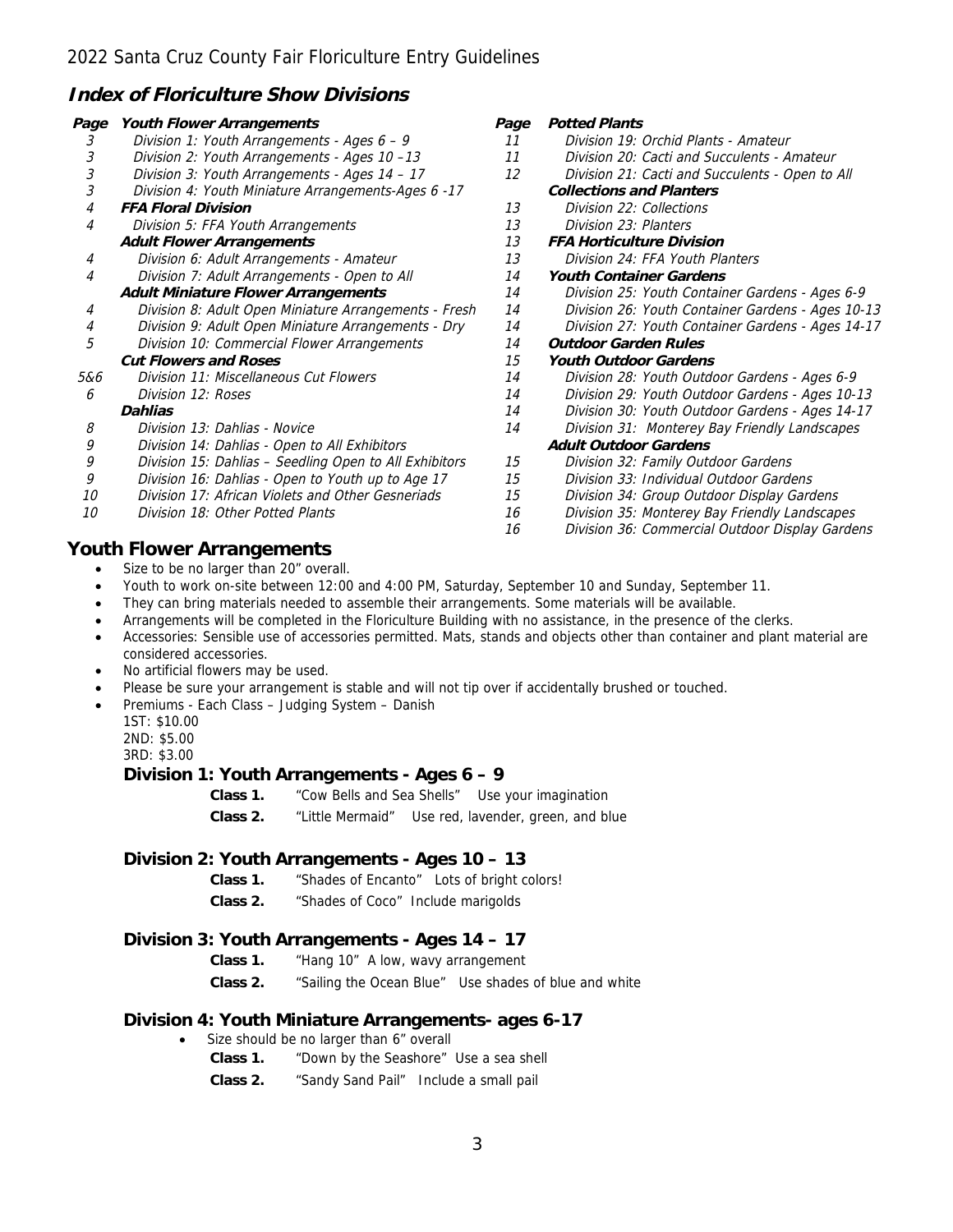## **FFA Floral Division**

- Open to all FFA students.
- Entry submission hours Tuesday Sept 13, 9:00 am-9:00 pm.
- Judging Wednesday September 14, at 9:00 am.
- Premiums Each Class Judging System Danish 1ST: \$10.00 2ND: \$5.00
	- 3RD: \$3.00

## **Division 5: FFA Youth Flower Arrangements**

- **Class 1.** "A Country Fair with Ocean Air" Use your imagination
- **Class 2.** "Americana" A red, white & blue arrangement
- **Class 3.** "Farm House" Pastels with a rustic feel
- **Class 4.** "Carnival Time" Incorporate something seen at the fair

## **Adult Flower Arrangements**

- Size to be no larger than 30" overall.
- Entry submissions -Tuesday September 13, 9:00 am-9:00 pm
- Arrangements will be judged Wednesday September 14 at 9:00 am
- Premiums Each Class
	- 1ST: \$20.00
	- 2ND: \$10.00

3RD: \$ 5.00

## **Division 6: Adult Arrangements - Amateur - (No florists or employees please)**

- **Class 1.** "Beach Comber" Use something found at beach
- **Class 2.** "Beach Party" A low arrangement with a beach towel
- **Class 3.** "Pails and Bales" Use your imagination

## **Division 7: Adult Arrangements - Open to All**

- **Class 1.** "Hoist Your Sails" Tall arrangement giving the impression of a sail boat
- **Class 2.** "Walk the Plank" Incorporate something Pirate-like
- **Class 3.** "Under the Boardwalk" Use your imagination

## **Adult Miniature Flower Arrangements – Open to All**

- Size should be no larger than 6" overall
- Entry submissions -Tuesday September 13, 9:00 am-9:00 pm
- Arrangements will be judged Wednesday September 14 at 9:00 am
- Premiums Each Class
	- 1ST: \$15.00
		- 2ND: \$10.00
		- 3RD: \$ 5.00

## **Division 8: Adult Open Miniature Arrangements - Fresh**

- **Class 1.** "Washed Ashore" Use something found on the beach
- **Class 2.** "Sea Glass" Incorporate sea glass

**Division 9: Adult Open Miniature Arrangements - Dry**

- **Class 1.** "Sand in Your Shoes" Incorporate a small shoe
- **Class 2.** "Country Fair" Use your imagination

Volunteer during or before the Fair! Volunteer 4 hours and receive free admission to the Fair. We need volunteers all hours during the Fair to act as hosts inside the Floriculture Building. We also need volunteers Friday, Saturday, Sunday, Monday, and Tuesday before the Fair. **To volunteer: Contact Priscilla Hedgpeth – [priscillah831@gmail.com](mailto:pumpkinhedgpeth@aol.com)**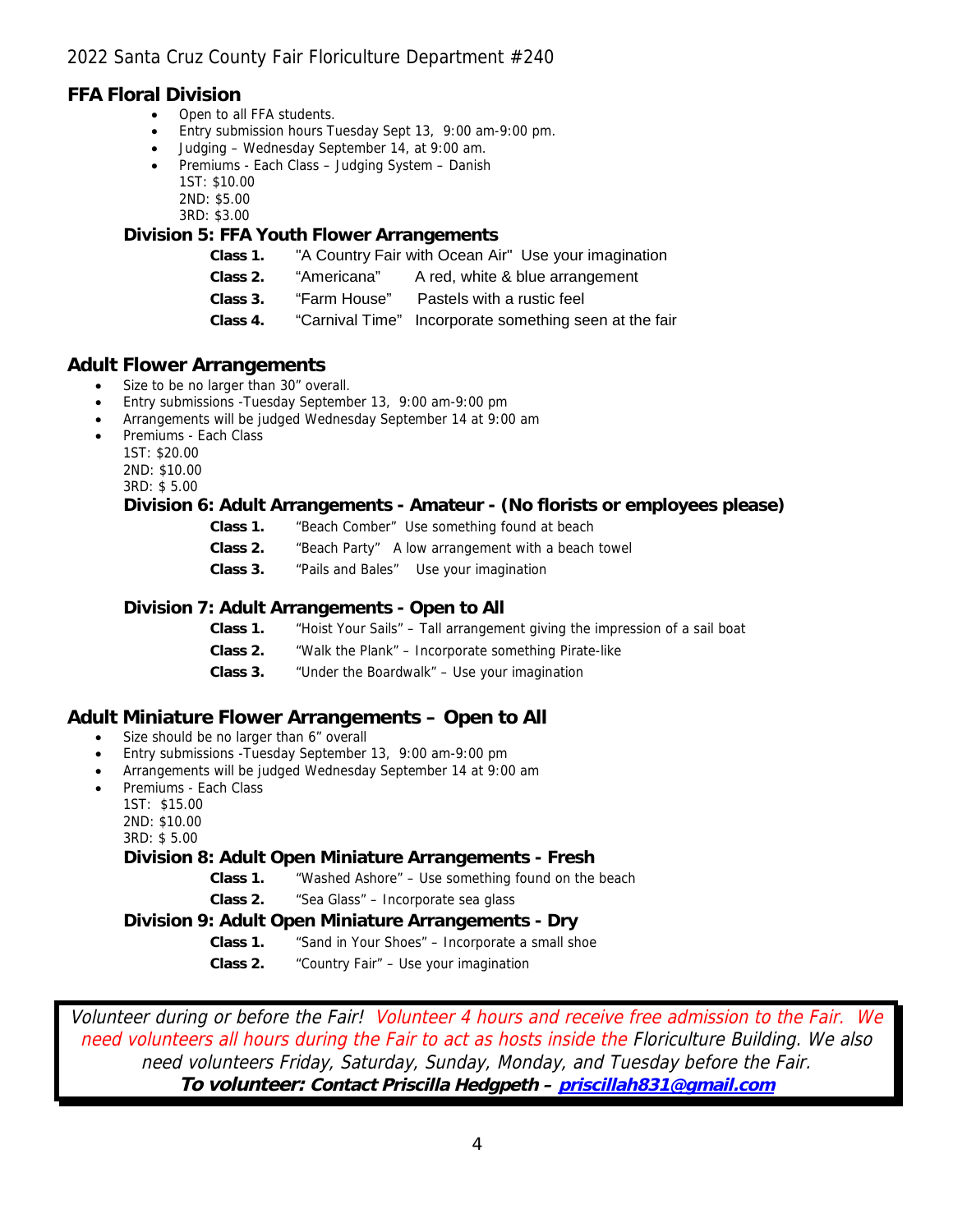## **Commercial Flower Arrangements - Non-Judged**

Staging hours – Tuesday September 13, 9:00 am-9:00 pm Demonstrate your own personal style in a personal design exhibit. Each exhibitor is allotted 3' x 3' square space to include all components of each class. Overall design is unrestricted. Floral design must consist of all fresh plant material. **Display must remain in fresh condition during the run of the entire Fair.** • These entries will not be judged. Participation ribbons will be awarded.

- A \$75 participation premium will be given to each exhibitor at conclusion of the Fair.
- A maximum of 3 entries per Class will be reserved. Each commercial business is limited to one entry per class.
- If you wish to enter in competition, please do so in the open Division 7.
- This is open to all commercial florists for marketing their business.
- Exhibitors may display a sign up to 6 inches square, with business cards and contact information with their display.
- Entries must be listed under the business name.

#### **Division 10: Commercial Flower Arrangements**

**Class 1.** "**Quinceañera**" - Must include each of the following elements:

- **Quinceañera Bouquet**
- **Court Corsage**
- **Boutonniere**
- **Centerpiece**

- **Class 2. "Wedding" -** Must include each of the following elements:
	- **Bride Bouquet**<br>**Bridesmaid Cou**
	- **•** Bridesmaid Corsage<br>• Boutonniere
	- **Boutonniere**
	- **Centerpiece**

## **Cut Flowers and Roses**

- Entries open to home garden exhibitors.
- Staging hours: Tuesday September 13 9:00am 9:00pm.
- Exhibitors are *required* to write the variety name on the entry tag
- Exhibitors are allowed 2 entries per class second entry must be a different variety than first entry.
- Premiums Each Class
	- 1ST: \$3.00
	- 2ND: \$2.00
	- 3RD: \$1.00

#### **Division 11: Miscellaneous Cut Flowers Number of Stems or Sprays**

| Class 1.  | Achillea (Yarrow) - any variety                        | 3 |
|-----------|--------------------------------------------------------|---|
| Class 2.  | Alstroemeria (Peruvian lily)                           |   |
| Class 3.  | Amaranthus (Celosia) or any other                      |   |
| Class 4.  | Amaryllis belladona (Naked Lady)                       |   |
| Class 5.  | Antirrhinum (Snapdragon)                               |   |
| Class 6.  | Aster, annual or perennial                             | 3 |
| Class 7.  | Bougainvillea                                          |   |
| Class 8.  | Canna                                                  |   |
| Class 9.  | Carnation (Large flowering) disbudded                  | 3 |
| Class 10. | Carnation, (Miniature, cluster type)                   |   |
| Class 11. | Chrysanthemum frutescens (Marguerite)                  | 3 |
| Class 12. | Chrysanthemum maximum, (Shasta Daisy) single or double | 3 |
| Class 13. | Coreopsis grandiflora                                  | 3 |
| Class 14. | Cosmos - any variety                                   | 3 |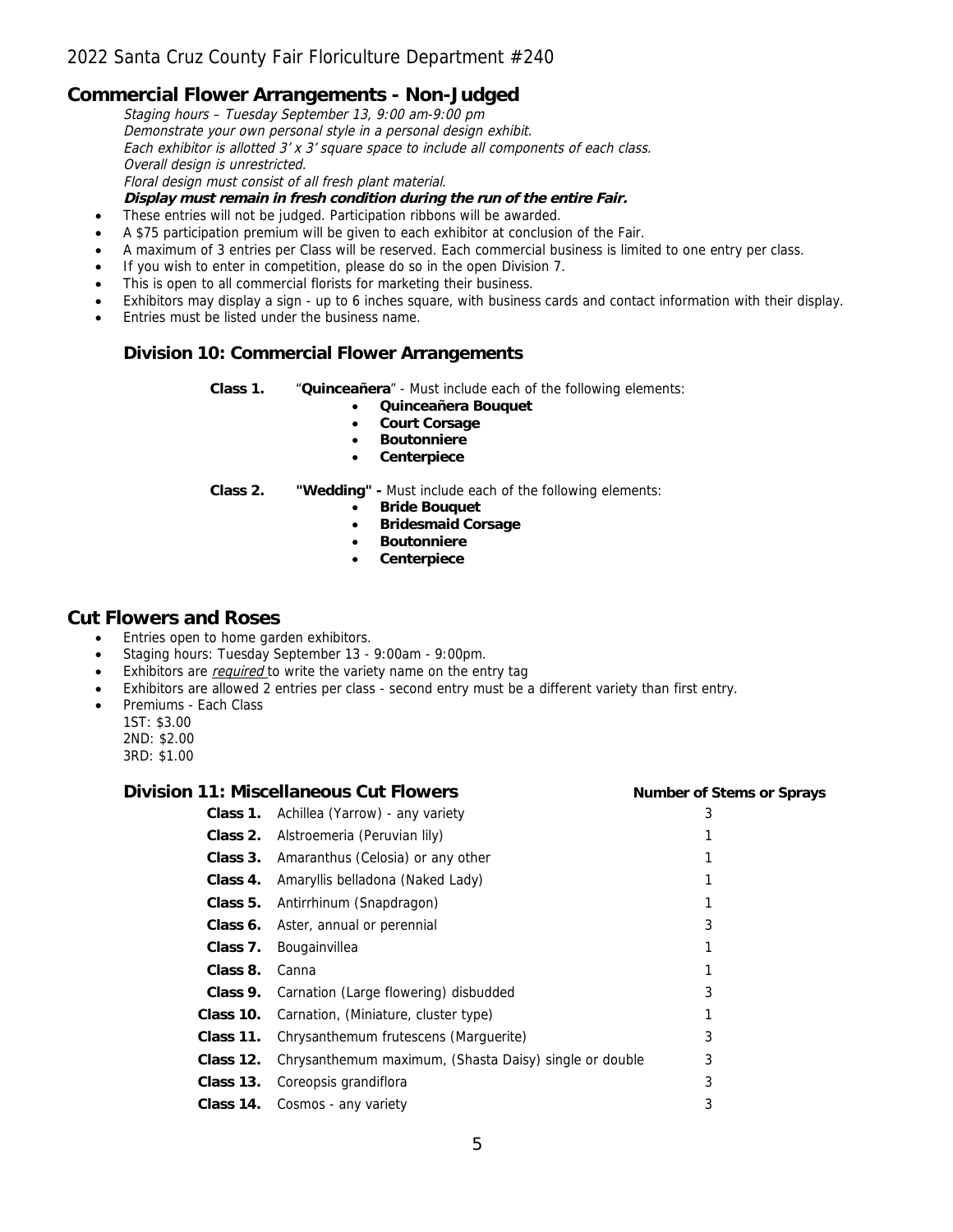|           | Division 11: Miscellaneous Cut Flowers, cont'd.               | Number of Stems or Sprays |
|-----------|---------------------------------------------------------------|---------------------------|
|           | Class 15. Delphinium - any variety                            | 1                         |
|           | Class 16. Digitalis (Foxglove)                                | 1                         |
|           | Class 17. Echinacea purpurea (Purple Coneflower) or any other | 3                         |
|           | Class 18. Fuchsia hybrida, single or double                   | 1                         |
| Class 19. | Gaillardia grandiflower (Blanket Flower)                      | 3                         |
| Class 20. | Gladiolus                                                     | 1                         |
| Class 21. | Gerbera jamesonii (Transvaal Daisy)                           | 3                         |
| Class 22. | Gypsophila paniculata (Baby's breath)                         | 1                         |
| Class 23. | Helichrysum bracteatum (Strawflower)                          | 3                         |
| Class 24. | Hydrangea macrophylla (Garden Hydrangea) any color            | 1                         |
|           | Class 25. Iris, any variety                                   | 1                         |
| Class 26. | Limonium latifolium. Perennial statice (Sea Lavender)         | 1                         |
|           | Class 27. Papaver (Poppy), annual or prenennual - 3 stems     | 3                         |
|           | Class 28. Pelargonium, domesticum (Martha Washington)         | 2                         |
|           | Class 29. Pelargonium hortorum, (Zonal)-                      | $\overline{2}$            |
|           | Class 30. Pelargonium peltatum (Ivy)                          | $\overline{2}$            |
| Class 31. | Pelargonium, scented                                          | $\overline{2}$            |
|           | Class 32. Petunia, double                                     | 3                         |
|           | Class 33. Petunia, single                                     | 3                         |
|           | Class 34. Rudbeckia hirta (Gloriosa Daisy)                    | 3                         |
|           | Class 35. Salpiglossis sinuate                                | 3                         |
| Class 36. | Scabiosa (Pincushion Flower)                                  | 3                         |
| Class 37. | Salvia, annual, any variety                                   | 3                         |
|           | Class 38. Salvia, perennial, any variety                      | 3                         |
| Class 39. | Strelitzia reginae (Bird of Paradise)                         | 1                         |
| Class 40. | Helianthus annis (Sunflower)                                  | 1                         |
| Class 41. | Marigold                                                      | 1                         |
|           | Class 42. Zantedeschia (Calla)                                | 1                         |
|           | Class 43. Zinnia angustifolia (Small)                         | 3                         |
| Class 44. | Zinnia elegans (Large)                                        | 1                         |
| Class 45. | Any other annual, not listed                                  | 2                         |
| Class 46. | Any other perennial, not listed                               | $\overline{2}$            |
| Class 47. | Ornamental Grasses, fresh, mixed bouquet                      | 3 to 5                    |
| Class 48. | Protea                                                        | 1                         |
| Class 49. | Banksia                                                       | 1                         |
| Class 50. | Leucospermum                                                  | 1                         |
| Class 51. | Leucadendron                                                  | 1                         |
|           |                                                               |                           |

**Volunteer during or before the Fair!** If you volunteer 4 hours you will receive free admission to the Fair. We need volunteers all hours during the Fair to act as hosts inside the Floriculture Building. We can also use volunteers Friday, Saturday, Sunday, Monday, and Tuesday before the Fair helping exhibitors check in.

**To volunteer: Contact Priscilla Hedgpeth - [priscillah831@gmail.com](mailto:pumpkinhedgpeth@aol.com)**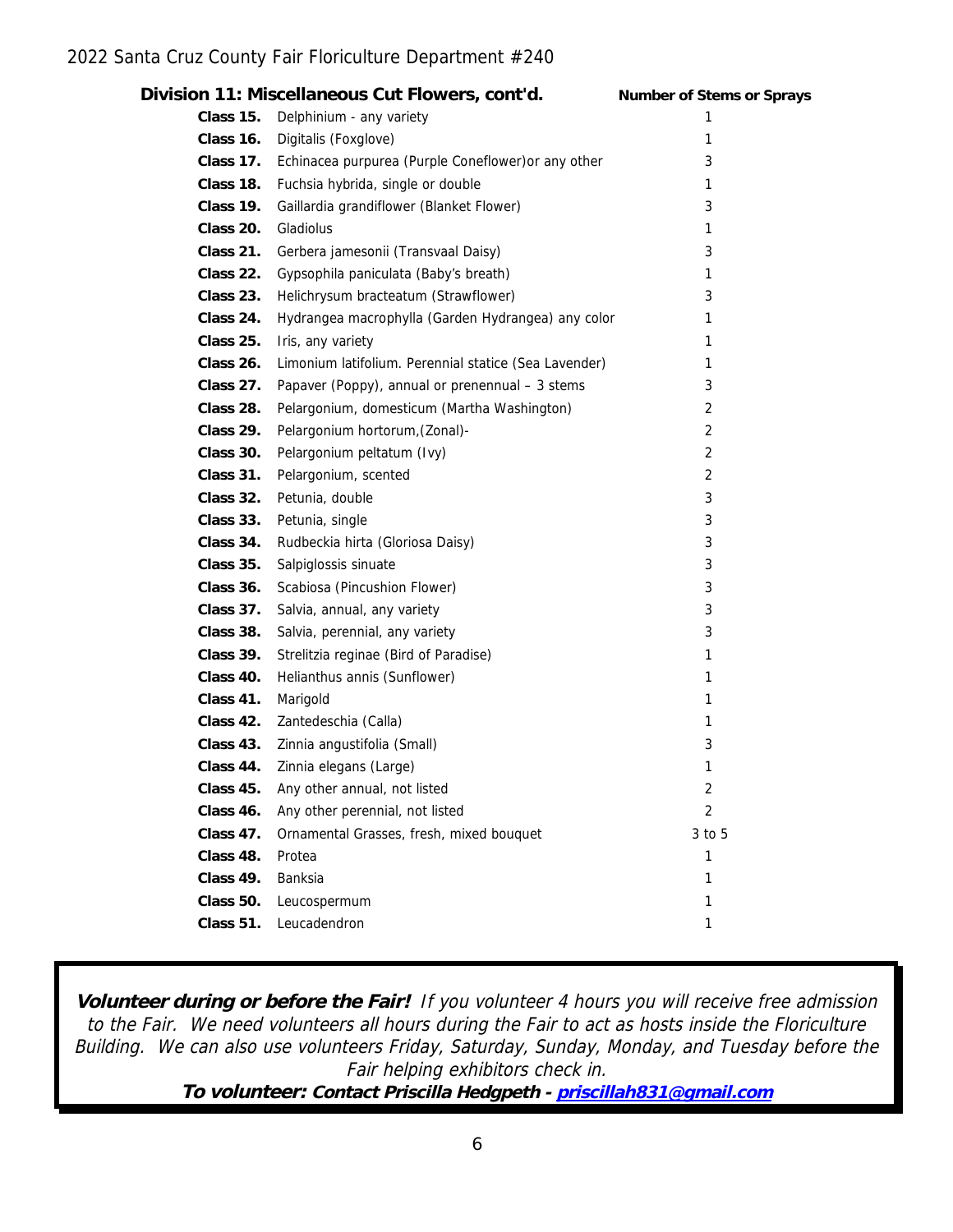**Division 12: Roses**

|          |                                         | <b>NUMBER OF SIGHTS OF SPIRITS</b> |
|----------|-----------------------------------------|------------------------------------|
| Class 1. | Hybrid Tea/Grandiflora                  | 1 bloom, no side buds              |
| Class 2. | Hybrid Tea/Grandiflora                  | 1 spray of 2 or more blooms        |
| Class 3. | Floribunda                              | 1 bloom, no side buds              |
| Class 4. | Floribunda                              | 1 spray of 2 or more blooms        |
| Class 5. | Miniatures and Minifloras               | 1 bloom per stem, no side buds     |
| Class 6. | Miniatures and Minifloras               | 1 spray of 2 or more blooms        |
| Class 7. | Climbing Roses                          | 1 spray of 2 or more blooms        |
| Class 8. | Shrub Roses, David Austin               | 1 stem, single bloom or spray      |
| Class 9. | Old Garden Roses Introduced Before 1950 | 1 stem                             |
| Class 10 | Any other type                          | 1 bloom, no side buds              |
| Class 11 | Any other type                          | 3 stems                            |
|          |                                         |                                    |

**Number of Stems or Sprays**

Volunteer during or before the Fair! If you volunteer 4 hours you will receive free admission to the Fair. We need volunteers all hours during the Fair to act as hosts inside the Floriculture Building. We can also use volunteers Friday, Saturday, Sunday, Monday, and Tuesday before the Fair helping exhibitors check in.

**To volunteer: Contact Priscilla Hedgpeth - [priscillah831@gmail.com](mailto:pumpkinhedgpeth@aol.com)**

**Register on line at: [https://santacruz.fairwire.com](https://santacruz.fairwire.com/)**

facebook.

Follow Santa Cruz County Fair Floriculture Department on Facebook for updates and info!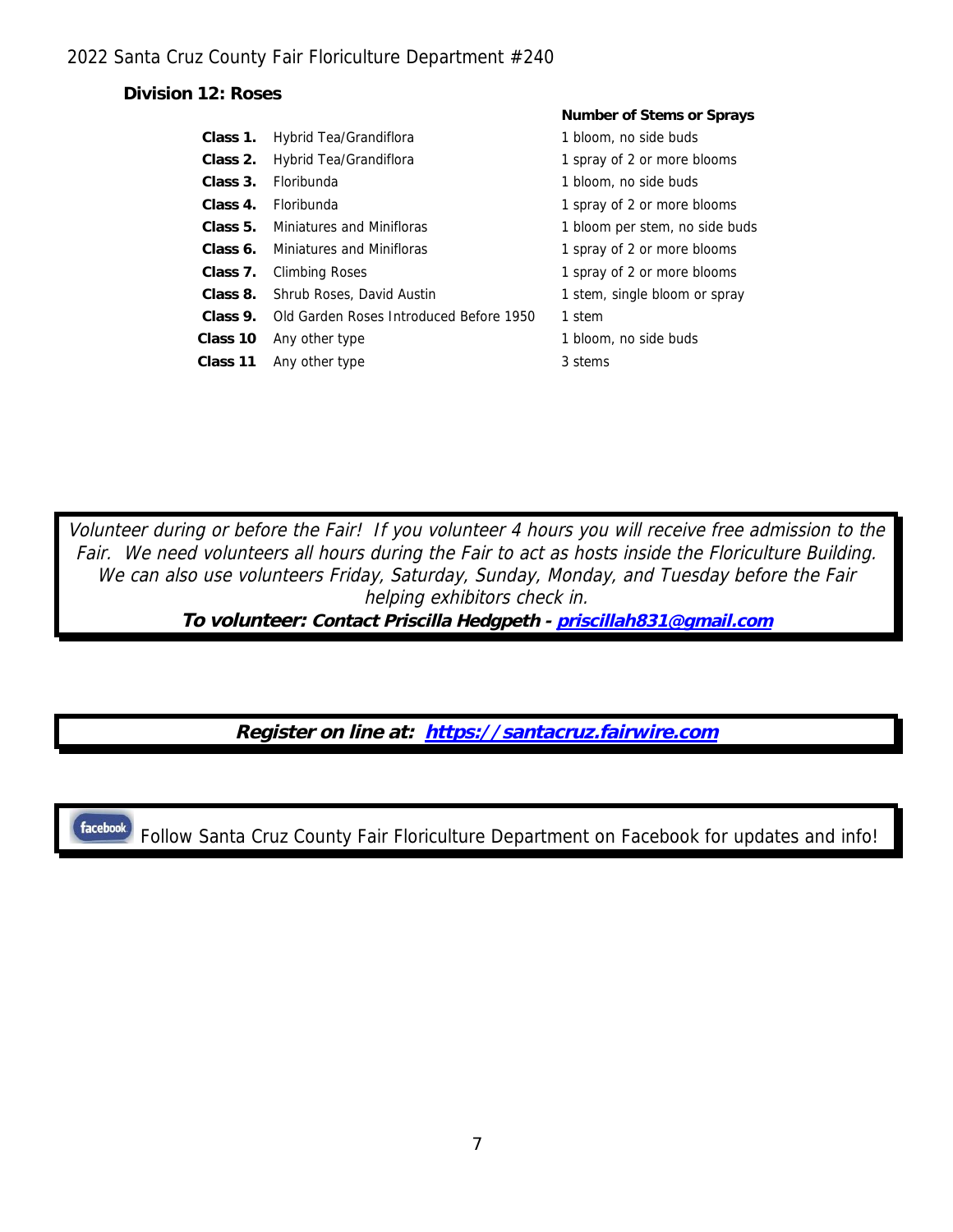## **Dahlias**

- Novice Exhibitors are any exhibitor who has won less than three Novice Sweepstakes in any dahlia competition.
- Staging hours: Tuesday September 13th 9:00am 9:00pm.
- Exhibitors are *required* to write the variety name on the entry tag. Seedlings may be referred to as 'Seedling'.
- All entries must have at least the first set of leaves below the bloom attached.
- Exhibitors are allowed multiple entries per class as long as the entry is a different variety.
- All entries are to be shown as classified by the American Dahlia Society for size, form, and color.
- **Entries are to be kept fresh for the duration of the Fair.**
- Premiums Each Class **- Sponsored By Monterey Bay Dahlia Society** 1ST: \$3.00
	- 2ND: \$2.00
	- 3RD: \$1.00

Other Awards Recognized to be selected from Divisions 12, 13, 14, and 15 combined:

Best In Show Novice - Single Bloom

Best In Show - Single Bloom Best In Show Youth - Single Bloom Best In Show - Multiple Bloom Best In Show Youth – Multiple Bloom Best In Show Youth – Multiple Bloom Best In Show Novice Exhibitor Sweepstakes Best In Show Novice - Multiple Bloom **Open Exhibitor Sweepstakes** 

#### **Division 13: Dahlias - Novice Exhibitors**

|                      |                                   | Number of Stems |                      |                                          | Number of Stems |
|----------------------|-----------------------------------|-----------------|----------------------|------------------------------------------|-----------------|
|                      | Class 1. Formal Decorative        |                 |                      | Class 25. Incurved Cactus                | 3               |
|                      | Class 2. Informal Decorative      |                 |                      | Class 26. Laciniated                     | 3               |
|                      | Class 3. Semi-Cactus              |                 | Class 27. Ball       |                                          | 3               |
| Class 4. Cactus      |                                   |                 |                      | Class 28. Miniature Ball                 | 3               |
|                      | Class 5. Incurved Cactus          |                 | Class 29. Pompon     |                                          | 3               |
|                      | Class 6. Laciniated               |                 | Class 30. Stellar    |                                          | 3               |
| Class 7. Ball        |                                   |                 | Class 31. Waterlily  |                                          | 3               |
|                      | Class 8. Miniature Ball           |                 |                      | Class 32. Novelty - Fully Double         | 3               |
| Class 9. Pompon      |                                   |                 | Class 33. Peony      |                                          | 3               |
| Class 10. Stellar    |                                   |                 | Class 34. Anemone    |                                          | 3               |
| Class 11. Waterlily  |                                   |                 |                      | Class 35. Novelty - Disc Centered        | 3               |
|                      | Class 12. Novelty - Fully Double  |                 | Class 36. Collarette |                                          | 3               |
| Class 13. Peony      |                                   |                 | Class 37. Orchid     |                                          | 3               |
| Class 14. Anemone    |                                   |                 | Class 38. Orchette   |                                          | 3               |
|                      | Class 15. Novelty - Disc Centered |                 | Class 39. Single     |                                          | 3               |
| Class 16. Collarette |                                   |                 |                      | Class 40. Mignon Single                  | 3               |
| Class 17. Orchid     |                                   |                 |                      | Class 41. Any Variety Large - AA, A, B   | 5               |
| Class 18. Orchette   |                                   |                 |                      | Class 42. Any Variety Small - BB-Novelty | 5               |
| Class 19. Single     |                                   |                 |                      | Class 43. Any Variety - Disc Centered    | 5               |
|                      | Class 20. Mignon Single           | 1               |                      | Class 44. Largest Dahlia                 |                 |
|                      | Class 21. Formal Decorative       | 3               |                      | Class 45. Smallest Pompon                |                 |
|                      | Class 22. Informal Decorative     | 3               |                      | Class 46. Variegated                     |                 |
|                      | Class 23. Semi-Cactus             | 3               | Class 47. Bicolor    |                                          |                 |
| Class 24. Cactus     |                                   | 3               | Class 48. Bouguet    |                                          | >4              |

**To volunteer: Contact Priscilla Hedgpeth - [priscillah831@gmail.com](mailto:pumpkinhedgpeth@aol.com)**

**Register on line at: [https://santacruz.fairwire.com](https://santacruz.fairwire.com/)**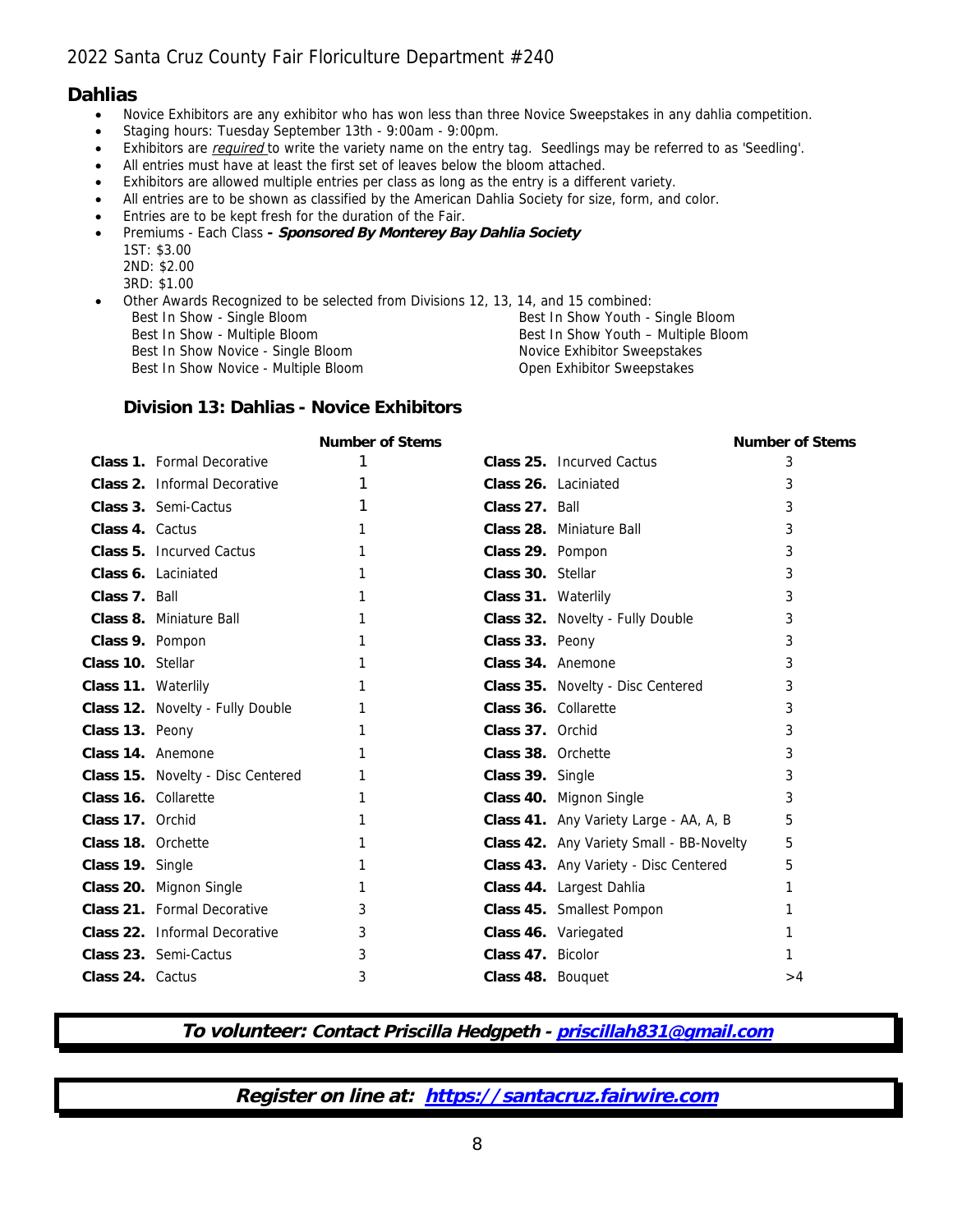## **Division 14: Dahlias - Open to All Exhibitors**

|                      |                                   | Number of Stems |                     |                                          | Number of Stems |
|----------------------|-----------------------------------|-----------------|---------------------|------------------------------------------|-----------------|
|                      | Class 1. Formal Decorative        |                 |                     | Class 25. Incurved Cactus                | 3               |
|                      | Class 2. Informal Decorative      |                 |                     | Class 26. Laciniated                     | 3               |
|                      | Class 3. Semi-Cactus              |                 | Class 27. Ball      |                                          | 3               |
| Class 4. Cactus      |                                   |                 |                     | Class 28. Miniature Ball                 | 3               |
|                      | Class 5. Incurved Cactus          |                 | Class 29. Pompon    |                                          | 3               |
|                      | Class 6. Laciniated               |                 | Class 30. Stellar   |                                          | 3               |
| Class 7. Ball        |                                   |                 | Class 31. Waterlily |                                          | 3               |
|                      | Class 8. Miniature Ball           |                 |                     | Class 32. Novelty - Fully Double         | 3               |
| Class 9. Pompon      |                                   |                 | Class 33. Peony     |                                          | 3               |
| Class 10. Stellar    |                                   |                 | Class 34. Anemone   |                                          | 3               |
| Class 11. Waterlily  |                                   |                 |                     | Class 35. Novelty - Disc Centered        | 3               |
|                      | Class 12. Novelty - Fully Double  |                 |                     | Class 36. Collarette                     | 3               |
| Class 13. Peony      |                                   |                 | Class 37. Orchid    |                                          | 3               |
| Class 14. Anemone    |                                   |                 | Class 38. Orchette  |                                          | 3               |
|                      | Class 15. Novelty - Disc Centered |                 | Class 39. Single    |                                          | 3               |
| Class 16. Collarette |                                   |                 |                     | Class 40. Mignon Single                  | 3               |
| Class 17. Orchid     |                                   |                 |                     | Class 41. Any Variety Large - AA, A, B   | 5               |
| Class 18. Orchette   |                                   |                 |                     | Class 42. Any Variety Small - BB-Novelty | 5               |
| Class 19. Single     |                                   |                 |                     | Class 43. Any Variety - Disc Centered    | 5               |
|                      | Class 20. Mignon Single           | 1               |                     | Class 44. Largest Dahlia                 |                 |
|                      | Class 21. Formal Decorative       | 3               |                     | Class 45. Smallest Pompon                |                 |
|                      | Class 22. Informal Decorative     | 3               |                     | Class 46. Variegated                     |                 |
|                      | Class 23. Semi-Cactus             | 3               | Class 47. Bicolor   |                                          |                 |
| Class 24. Cactus     |                                   | 3               | Class 48. Bouquet   |                                          | >4              |
|                      |                                   |                 |                     |                                          |                 |

## **Division 15: American Dahlia Society Seedling Bench Evaluation – Open to All**

This class is offered in cooperation with the American Dahlia Society (ADS) and is open to all exhibitors. Show officials and exhibitors must read and adhere to the rule of entries and judging as printed in the American Dahlia Society Classification and Handbook of Dahlias. The exhibitor is required to obtain information from the Floriculture Committee about the method to correctly prepare all entry cards. Any entry receiving a score of 85 or more must be named immediately so that scoring results can be reported to the American Dahlia Society.

- Three blooms, of one variety of any color, size, form, four or more years old.
- Unlimited entries.

## **Division 16: Dahlias - Open to all Youth up to age 17**

| Number of Stems                    |  |  |                                       | Number |
|------------------------------------|--|--|---------------------------------------|--------|
| Class 1. AA or A size, any variety |  |  | Class 5. All other forms, any variety |        |

| Class 2. B size, any variety    |   |
|---------------------------------|---|
| Class 3. BB size, any variety   |   |
| Class 4. Miniature, any variety | 1 |

**Number of Stems Number of Stems**

- 1 **Class 6.** Multiple blooms, same variety 3
- 1 **Class 7.** Multiple blooms, same variety 5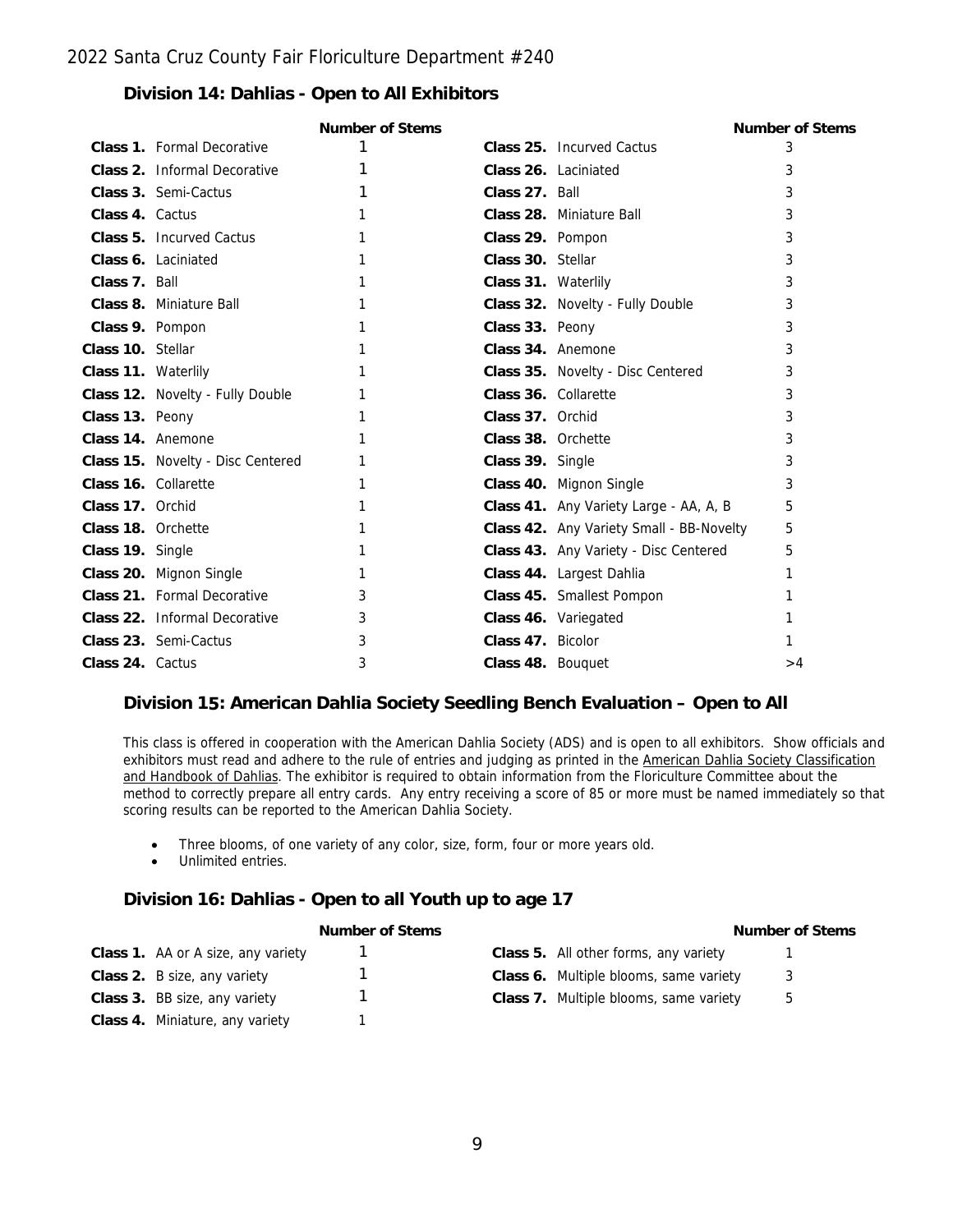## **Potted Plants**

- Potted plant entries must have been owned by the exhibitor for at least 45 days prior to the Fair.
- Exhibitors are required to write the variety name on the entry tag.
- Premiums Each Class
	- 1ST: \$5.00 2ND: \$4.00
	- 3RD: \$3.00

**Division 17: African Violets and Other Gesneriads**

- Judging to be of One-Crowned plant only
- Premiums Each Class
	- 1ST: \$5.00 2ND: \$4.00 3RD: \$3.00
	- **Class 1.** Single blossom white
	- **Class 2.** Single blossom blue
	- **Class 3.** Single blossom pink
	- **Class 4.** Single blossom violet
	- **Class 5.** Single blossom any other color
	- **Class 6.** Miniature white
	- **Class 7.** Miniature pink
	- **Class 8.** Miniature blue
	- **Class 9.** Miniature violet
	- **Class 10.** Double blossom white
	- **Class 11.** Double blossom pink
	- **Class 12.** Double blossom blue
	- **Class 13.** Double blossom violet
	- **Class 14.** Double blossom any other color
	- **Class 15.** Other gesneriad

#### **Division 18: Other Potted Plants**

- Premiums Each Class
	- 1ST: \$5.00 2ND: \$4.00 3RD: \$3.00

| Class 1.  | Acanthaceae            | Thunbergia, Polka Dot Plant, Fittonia, Nerve Plant, Flamingo, etc. |
|-----------|------------------------|--------------------------------------------------------------------|
| Class 2.  | Agavaceae              | Yucca, Dracaena, Hawaiian Ti Leaf, etc                             |
| Class 3.  | Araceae                | Caladium, Elephant Ear, Diffenbachia, Spath Flower, etc.           |
| Class 4.  | Araliacea              | Common Ivy, Schefflera, Aralia, etc.                               |
| Class 5.  | <b>Balsaminaceae</b>   | Impatiens - New Guinea or any other Annual or Perennial, etc.      |
| Class 6.  | Begoniaceae            | Cane-like, Rhizomatus, Semperflorens, Shrub, Tuberous, etc.        |
| Class 7.  | <b>Bromeliadicacea</b> | Pineapple, Bromeliad, Tillandsia, Epyphitic - Air Plant, etc.      |
| Class 8.  | Commelinacea           | Wandering Jew, Spiderwort, etc.                                    |
| Class 9.  | Asteraceae             | Sunflower, Camomile, Chrysanthemum, Dahlia, etc.                   |
| Class 10. | Cycadacea              | Sago Palm, any Cycads, etc.                                        |
| Class 11. | Euphorbiacea           | Spurge, Castor Bean, Chenille Plant, Croton, Poinsettia, etc.      |
| Class 12. | <b>Ferns</b>           | Bird's Nest, Boston, Maiden Hair, etc.                             |
| Class 13. | Geraniaceae            | Pelargonium - Martha Washington, Pelargonium - Zonal, etc          |
| Class 14. | Hydrangeacea           | Hydrangea                                                          |
| Class 15. | Labiatea               | Coleus, Plectranthus, Creeping Charlie, etc.                       |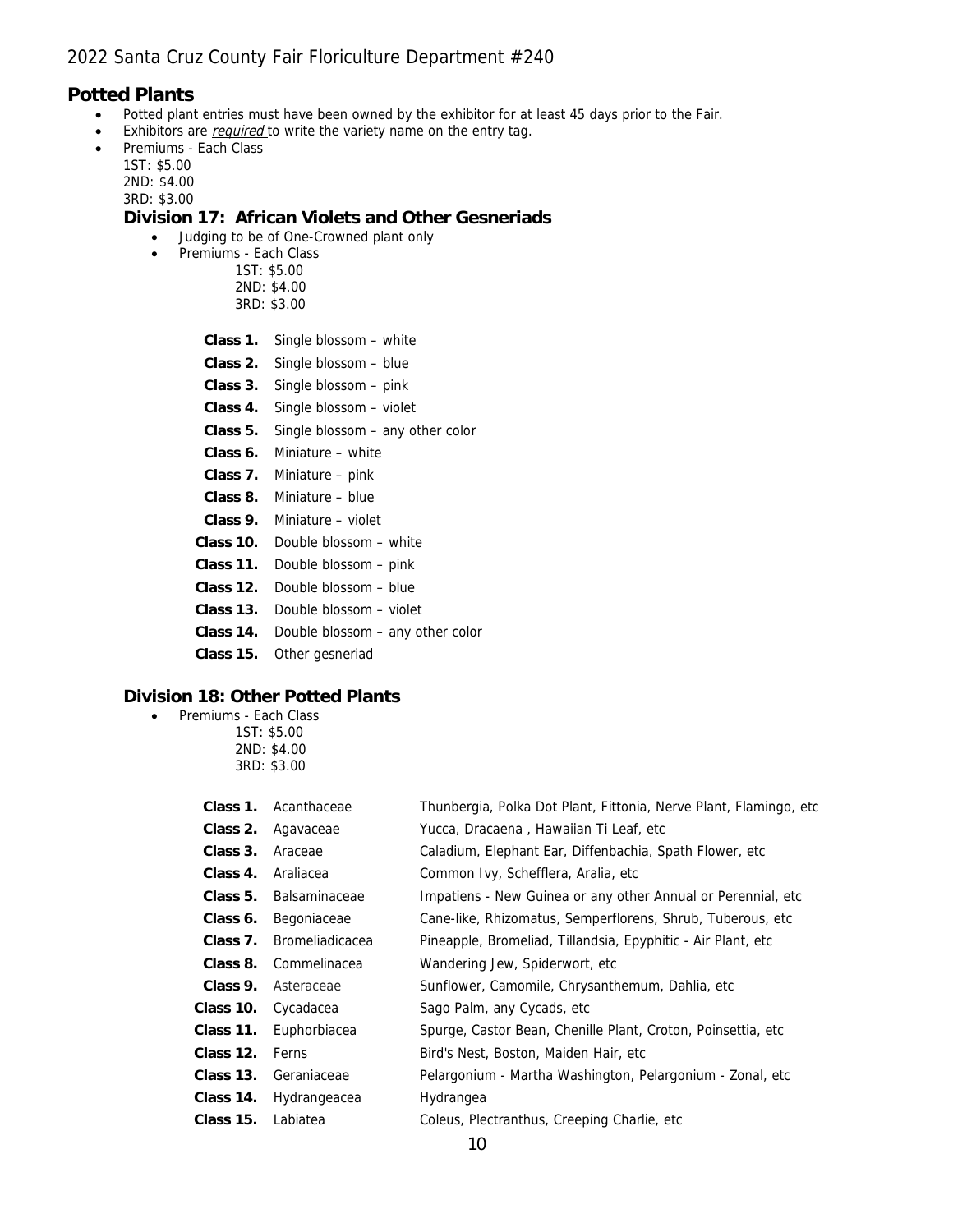#### **Division 17: Other Potted Plants, cont'd.**

| Class 16. | Liliaceae                  | Alstroemeria, Lily of the Valley, Pineapple Lily, Spider Plant, etc. |
|-----------|----------------------------|----------------------------------------------------------------------|
|           | Class 17. Marantaceae      | Arrow Root Plant, Prayer Plant, Marantha, etc                        |
| Class 18. | Onagraceae                 | Evening Primrose, Fuchsia - Hanging, Fuchsia - Upright               |
| Class 19. | Palmae                     | Palm species Any True Palm                                           |
| Class 20. | Pipiraceae                 | Peperomia                                                            |
| Class 21. | Rosaceae                   | Apple, Cotoneaster, Quince, etc.                                     |
|           | Class 22. Saxifragaceae    | Astilbe, Campanula, Current Berry, Heuchera (Coral Bells), etc.      |
| Class 23. | Solanacea                  | Brugmansia, Cape Gooseberry, Ornamental Peppers, Petunia, etc        |
| Class 24. | Urtcaceae                  | Aluminum Plant, Baby Tears (Helxine), etc.                           |
|           | Class 25. Any Other Family |                                                                      |
|           |                            |                                                                      |

## **Division 19: Orchid Plants – Amateur**

- Premiums Each Class
	- 1ST: \$5.00
		- 2ND: \$4.00
		- 3RD: \$3.00
	- **Class 1.** Cattleya
	- **Class 2.** Cymbidium
	- **Class 3.** Cypripedium
	- **Class 4.** Dendrobium
	- **Class 5.** Epidendrum
	- **Class 6.** Odontoglossum
	- **Class 7.** Oncidium
	- **Class 8.** Paphiopedelum
	- **Class 9.** Phalaenopsis
	- **Class 10.** Botanicals
	- **Class 11.** Any Other

#### **Division 20: Cacti and Succulents – Amateur**

- Exhibitors must not have won more than three Blue Ribbons in this Division in over the last three years. Those who have must enter as Open in Division 20.
	- Premiums Each Class
		- 1ST: \$5.00
			- 2ND: \$4.00
			- 3RD: \$3.00
		- **Class 1.** Cactus Collection of 3 or More Types in 1 Container
		- **Class 2.** Cactus Collection of 3 or More Different Types in Individual Pots
		- **Class 3.** Columnar Cacti Oreocereus, Cephalocereus, Espostoa, Cerius, etc.
		- **Class 4.** Barrel Cacti Echinocactus, Ferocactus
		- **Class 5.** Epiphyllum Orchid Cactus
		- **Class 6.** Mammillaria Coryphantha, Escobaria, Pincushion Cacti
		- **Class 7.** Opuntia Chollas, Prickly Pears
		- **Class 8.** Zygocactus, Schlumberga & Hybrids Christmas, Easter, Thanksgiving Cacti
		- **Class 9.** Echinopsis, Lobivia, Trichocereus (Night Blooming Cereus)
		- **Class 10.** Any Other Genus Not Listed, Please Specify
		- **Class 11.** Succulent Collection of 3 or More Types in One Pot
		- **Class 12.** Succulent Collection of 3 or More Different Types in Individual Pots
		- **Class 13.** Agavaceae (Agave Family) Agave, Yucca, Sanserveria Aloe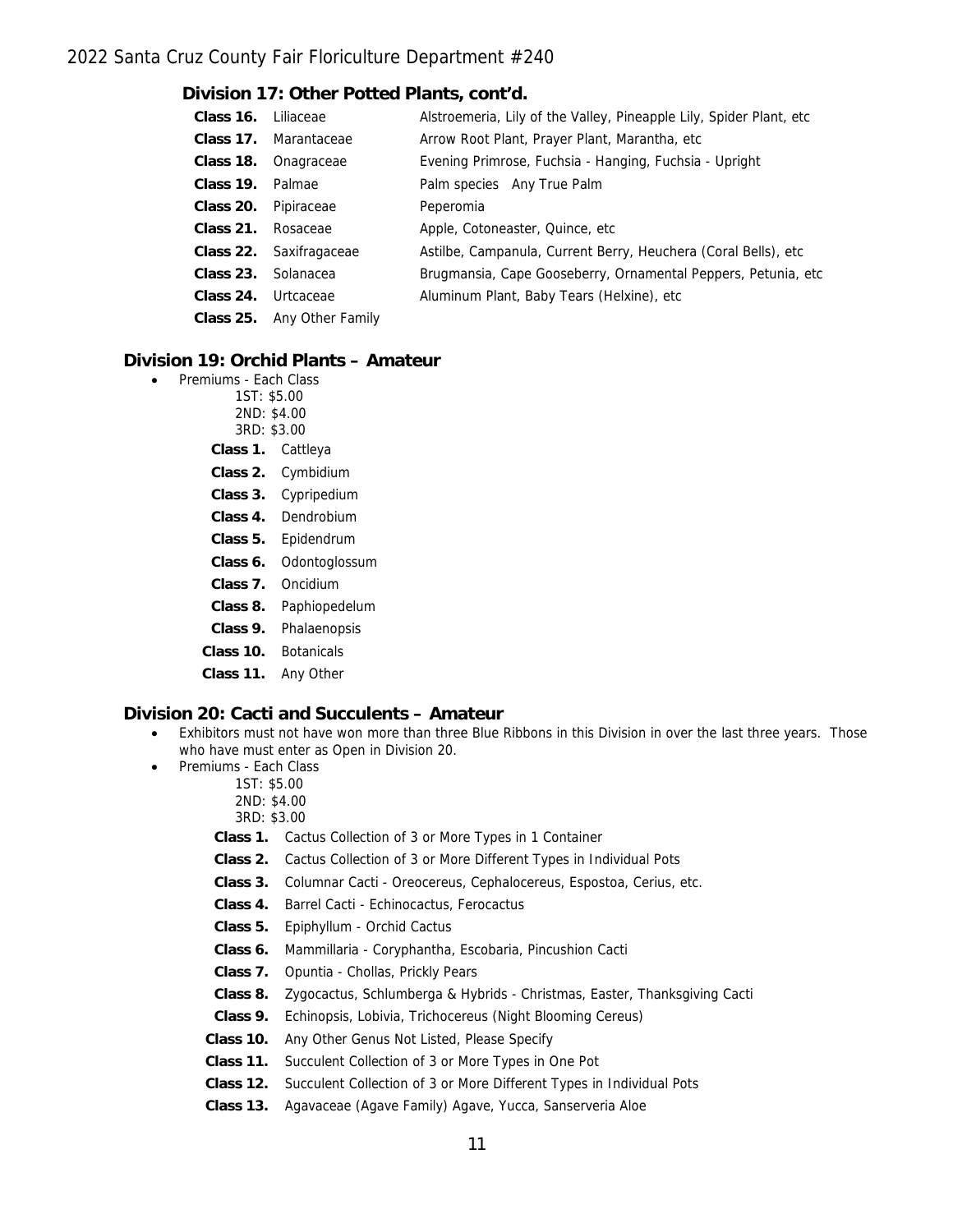|                                                                    | Cacti and Succulents - Amateur, Cont'd.                                             |  |
|--------------------------------------------------------------------|-------------------------------------------------------------------------------------|--|
| Class 14.                                                          | Asclepiadaceae (asclepiads) Stapelia, Hoya, Ceropegia, etc.                         |  |
| Class 15.                                                          | Crassula                                                                            |  |
|                                                                    | Class 16. Dish Garden - Cactus & Succulent Garden in Single Pot, Max 18"            |  |
| Class 17.                                                          | Echeveria                                                                           |  |
| Class 18.                                                          | Euphorbia                                                                           |  |
| Class 19.                                                          | Liliaceae (Lily Family) Other Than Aloe - Haworthia, Gasteria, etc.                 |  |
| Class 20.                                                          | Mesembryanthemaceae (Ice Plant Family) Living Stones, Conophytum, Faucaria, Lithops |  |
| Class 21.                                                          | Other Crassulaceae (Crassula Family) Kalanchoa, Aeonium, Sempervivum                |  |
| Class 22.                                                          | Sedum - Burro's Tail                                                                |  |
| Class 23.                                                          | Any Crested or Monstrose Cactus or Other Succulent                                  |  |
| Class 24.                                                          | Any Other Succulent Species Not Listed - Sencia, Peperomia, Pachypodium             |  |
| on 21: Cacti and Succulents - Open to All<br>Premiums - Each Class |                                                                                     |  |

#### **Division 21: Cacti and Succulents - Open to All**

- Premiums
	- 1ST: \$5.00
	- 2ND: \$4.00 3RD: \$3.00
	-
	- **Class 1.** Cactus Collection of 3 or More Types in One Container
	- **Class 2.** Cactus Collection of 3 or More Different Types in Individual Pots
	- **Class 3.** Columnar Cacti Oreocereus, Cephalocereus, Espostoa, Cerius, etc.
	- **Class 4.** Barrel Cacti Echinocactus, Ferocactus
	- **Class 5.** Epiphyllum Orchid Cactus
	- **Class 6.** Mammillaria Coryphantha, Escobaria, Pincushion Cacti
	- **Class 7.** Opuntia Chollas, Prickly Pears
	- **Class 8.** Zygocactus, Schlumberga & Hybrids Christmas, Easter, Thanksgiving Cacti
	- **Class 9.** Echinopsis, Lobivia, Trichocereus (Night Blooming Cereus)
	- **Class 10.** Any Other Genus Not Listed, Please Specify
	- **Class 11.** Succulent Collection of 3 or More Types in One Pot
	- **Class 12.** Succulent Collection of 3 or More Different Types in Individual Pots
	- **Class 13.** Agavaceae (Agave Family) Agave, Yucca, Sanserveria Aloe
	- **Class 14.** Asclepiadaceae (asclepiads) Stapelia, Hoya, Ceropegia, etc.
	- **Class 15.** Crassula
	- **Class 16.** Dish Garden Cactus & Succulent Garden in Single Pot, Max 18"
	- **Class 17.** Echeveria
	- **Class 18.** Euphorbia
	- **Class 19.** Liliaceae (Lily Family) Other Than Aloe Haworthia, Gasteria, etc.
	- **Class 20.** Mesembryanthemaceae (Ice Plant Family) Living Stones, Conophytum, Faucaria, Lithops
	- **Class 21.** Other Crassulaceae (Crassula Family) Kalanchoa, Aeonium, Sempervivum
	- **Class 22.** Sedum Burro's Tail
	- **Class 23.** Any Crested or Monstrose Cactus or Other Succulent
	- **Class 24.** Any Other Succulent Species Not Listed Sencia, Peperomia, Pachypodium

Volunteer during or before the Fair! If you volunteer 4 hours you will receive free admission to the Fair. We need volunteers all hours during the Fair to act as hosts inside the Floriculture Building. We can also use volunteers Friday, Saturday, Sunday, Monday, and Tuesday before the Fair. **To volunteer: Contact Priscilla Hedgpeth - [priscillah831@gmail.com](mailto:pumpkinhedgpeth@aol.com)**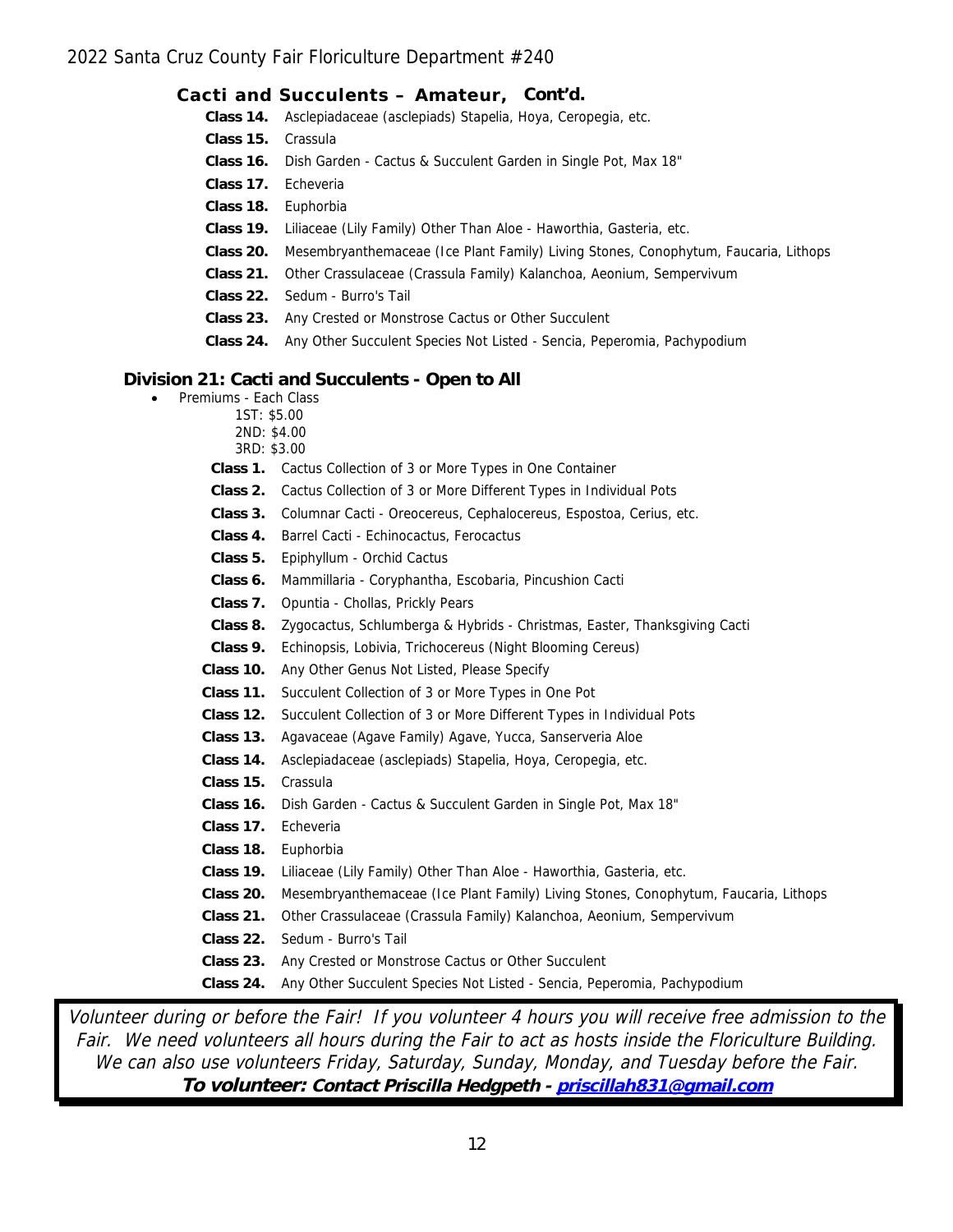## **Collections and Planters**

**Division 22: Collections**

- Three pots hanging or upright all in same class
- Label each pot A, B, & C
- Premiums Each Class
	- 1ST: \$5.00
		- 2ND: \$4.00 3RD: \$3.00
		- **Class 1.** Begonias
		- **Class 2.** Cacti
		- **Class 3.** Other Succulents
		- **Class 4.** Ferns
		- **Class 5.** Fuchsia
		- **Class 6.** Roses
		- **Class 7.** Herbs
		- **Class 8.** Impatiens
		- **Class 9.** Any other collection of related plants

## **Division 23: Planters**

- Three or more different plants in one container
- Premiums Each Class
	- 1ST: \$5.00
	- 2ND: \$4.00 3RD: \$3.00
	-
	- **Class 1.** Driftwood
	- **Class 2.** Wreath
	- **Class 3.** Novelty Planter Something not made for plants
	- Class 4. Terrarium Glass container planted (no larger than 18"x18"x18")

## **FFA Horticulture Division**

- Open to all FFA students.
- Three or more different plants in one container
- Premiums Each Class Judging System Danish 1ST: \$10.00 2ND: \$5.00
	- 3RD: \$3.00

**Division 24: FFA Youth Planters**

- **Class 1.** Succulents
- **Class 2.** Any Other Type

Volunteer during or before the Fair! If you volunteer 4 hours you will receive free admission to the Fair. We need volunteers all hours during the Fair to act as hosts inside the Floriculture Building. We can also use volunteers Friday, Saturday, Sunday, Monday, and Tuesday before the Fair helping exhibitors check in.

**To volunteer: Contact Priscilla Hedgpeth - [priscillah831@gmail.com](mailto:pumpkinhedgpeth@aol.com)**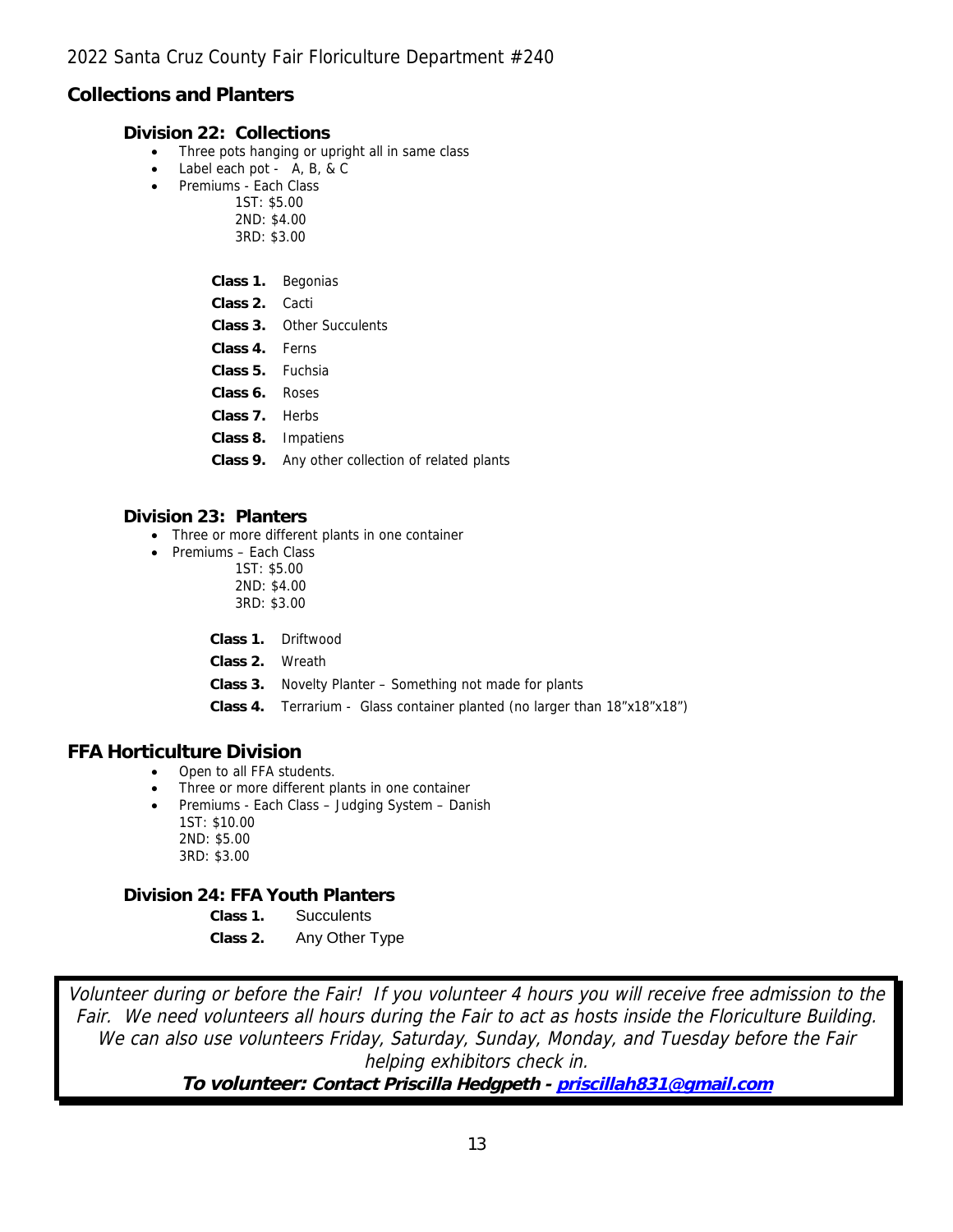## **Youth Container Gardens**

- Each entry in these classes shall have been made or produced by the exhibitor.
- Overall size of garden should not exceed 15".
- All plants must be on growing roots and should be established at least two (2) weeks before entry.
- No plastic or other artificial plant material is allowed.
- Garden should contain at least five different plants.
- All articles entered are at the exhibitor's own risk.
- Accessories should be in scale with your container and plants.
- Legends**:**
	- Legends should be approximately 8 1/2 x 11 and laminated or in a plastic sleeve.
	- Draw a map of your garden and label plants on map.
	- Write neatly, people like to read the legend.
- Premiums Each Class

1ST: \$25.00 2ND: \$15.00 3RD: \$10.00

#### **Division 25: Youth Container Gardens - Ages 6-9**

**Class 1.** "Little Mermaid" – Include seashells and a treasure chest

**Class 2.** "Sea Horses" – Use your imagination

#### **Division 26: Youth Container Gardens - Ages 10-13**

- **Class 1.** "Under the Sea" Plants combined with something found in the ocean
- **Class 2.** "Country Fair" Plants combined with something found at the Fair

#### **Division 27: Youth Container Gardens - Ages 14-17**

| Class 1. | "Mr. Sand Man" – Create a sand dune with grasses |  |
|----------|--------------------------------------------------|--|
|----------|--------------------------------------------------|--|

- **Class 2.** "Frisbee Fun" Plants of your choice planted in a frisbee
- **Class 3.** "Tide Pool" Use succulents arranged like a tide pool

## **Outdoor Gardens**

**Garden Space Reservations Required by August 15th - After August 15th call for availability** Please call Kevin Larkin (831) 596-0323 to reserve a garden space.

#### **Outdoor Garden Rules:**

- The gardens are filled with redwood shavings if you need sand or topsoil please provide your own and put down plastic to keep it from going into shavings.
- Please bring your own tools for working in gardens.
- Gardens requiring electricity must provide their own weatherproof and grounded cord.
- All gardens must be covered at least 40% by plants.
- Prop construction should be done ahead of time, at home.
- Absolutely no dyed, artificial, or painted flowers.
- No cut plant materials.
- No live animals permitted in gardens.
- Gardens must be maintained in good condition for duration of the Fair.
- **Helpful Hints:** Bury the pots and cans the plants are in (unless plants are in decorative pot). Make sure pots do not show.
- All gardens **must** include a legend (see details below).
- Legends:
	- Legends should be approximately 8 1/2 x 11 and laminated or in a plastic sleeve.
	- Draw a map of your garden and label plants on map.
	- Write neatly, people like to read the legend.
	- Do not use labels in the garden to number the plants, sketch and number them on your legend.
	- Do not put your name on your legend.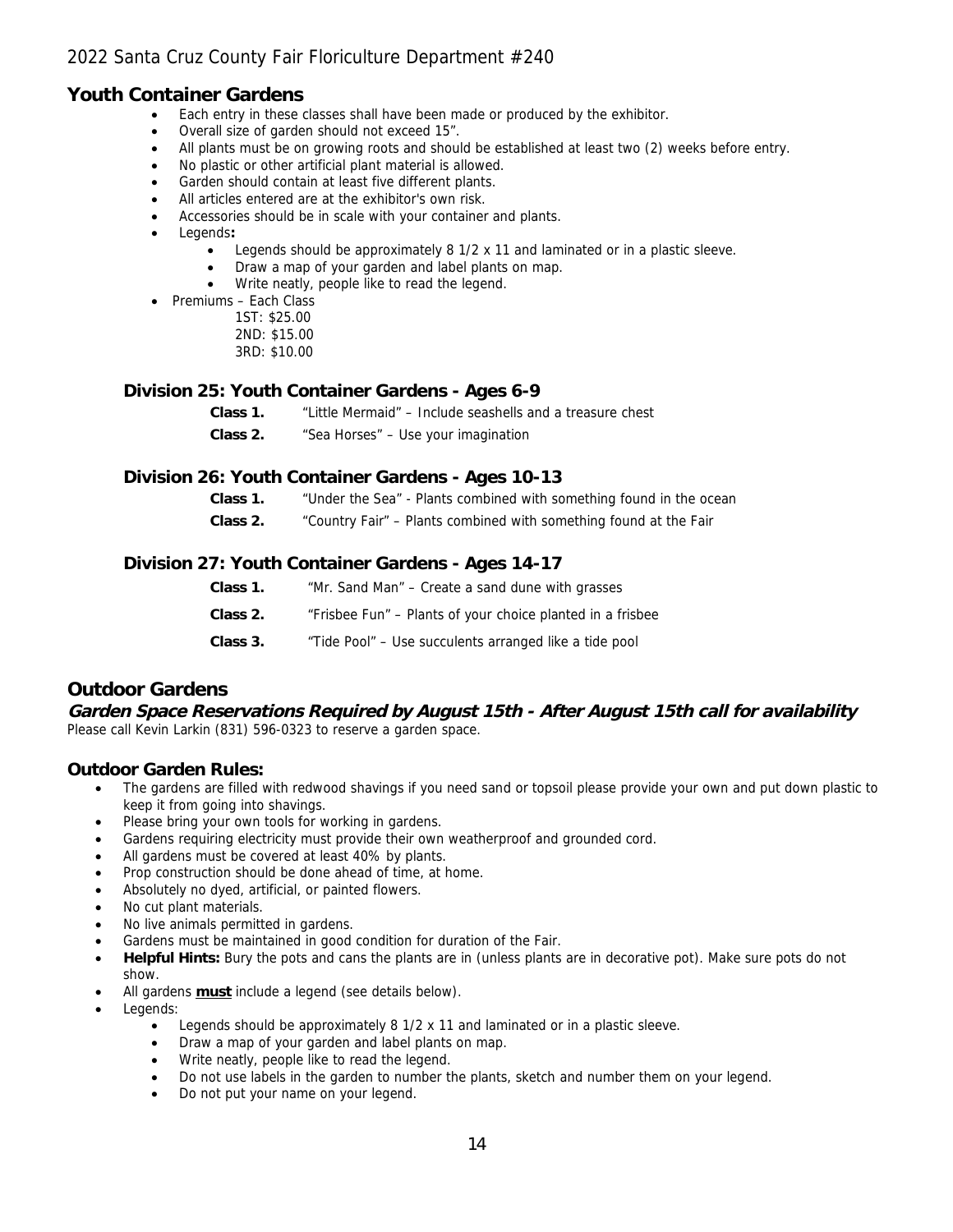## **Outdoor Garden Judges Score Card**

|           | Landscape design and appropriateness to Class | 30 points |
|-----------|-----------------------------------------------|-----------|
|           | Quality of workmanship                        | 25 points |
|           | Quality of materials                          | 20 points |
| $\bullet$ | Adaptability to home usage                    | 10 points |
|           | Adaptability to home usage                    | 10 points |
|           | Legend quality and accuracy                   | 5 points  |
|           | Total                                         | 100       |

## **Youth Outdoor Gardens**

- Adults will not be permitted in the youth gardens during construction. Volunteers from the Floriculture Committee will be available to provide limited assistance to the youth.
- Spaces will be assigned on a first come basis.
- Division 29 visit www.green-gardener.org and/or www.santacruzwatersavingplants.com for ideas.
- There is a limit of three gardens per class.
- Premiums Each Class Ribbons awarded to 1st, 2nd, and 3rd place entries 1ST: \$175.00 2ND: \$150.00 3RD: \$125.00

#### **Division 28: Youth Outdoor Gardens - Ages 6-9** (approximately 4' x 6' space) **Class 1.** "Feed Time on the Farm" – Include a livestock feeder

## **Division 29: Youth Outdoor Gardens - Ages 10-13** (approximately 6' x 6' space) **Class 1.** "Fun on the Midway" – A scene like something at the County Fair

**Division 30: Youth Outdoor Gardens - Ages 14-17** (approximately 6' x 6' space) **Class 1.** "Down by the Seashore" – Create a beach scene

## **Division 31: Open to All Youth Ages 6-17 - Monterey Bay-Friendly Landscapes**

**Class 1.** "Waterwise Garden" Create a low water use and/or native plant garden **This class is sponsored by the Water Conservation Coalition. For ideas and tips to incorporate into your display visit the following web sites:**

> **[http:/www.santacruz.watersavingplants.com/](http://www.santacruz.watersavingplants.com/) <https://green-gardener.org/about/>**



## **Adult Outdoor Gardens**

- Gardens are approximately 10' x 10'.
- Spaces will be assigned on a first come basis.
- There is a limit of three gardens per class.
- Premiums Each Class Except Division 34
- Ribbons awarded to 1st, 2nd, and 3rd place entries 1ST: \$500.00 2ND: \$400.00
	- 3RD: \$300.00

**Division 32: Family Outdoor Gardens**

**Class 1.** "Lemonade in the Shade" – Use and umbrella

#### **Division 33: Individual Outdoor Gardens**

**Class 1.** "Meet me at the Fair" – Create a scene reminiscent of the County Fair

**Division 34: Adult Club or Group Outdoor Gardens (including friends or neighborhood!) Class 1.** "Beach Party" – Create a party scene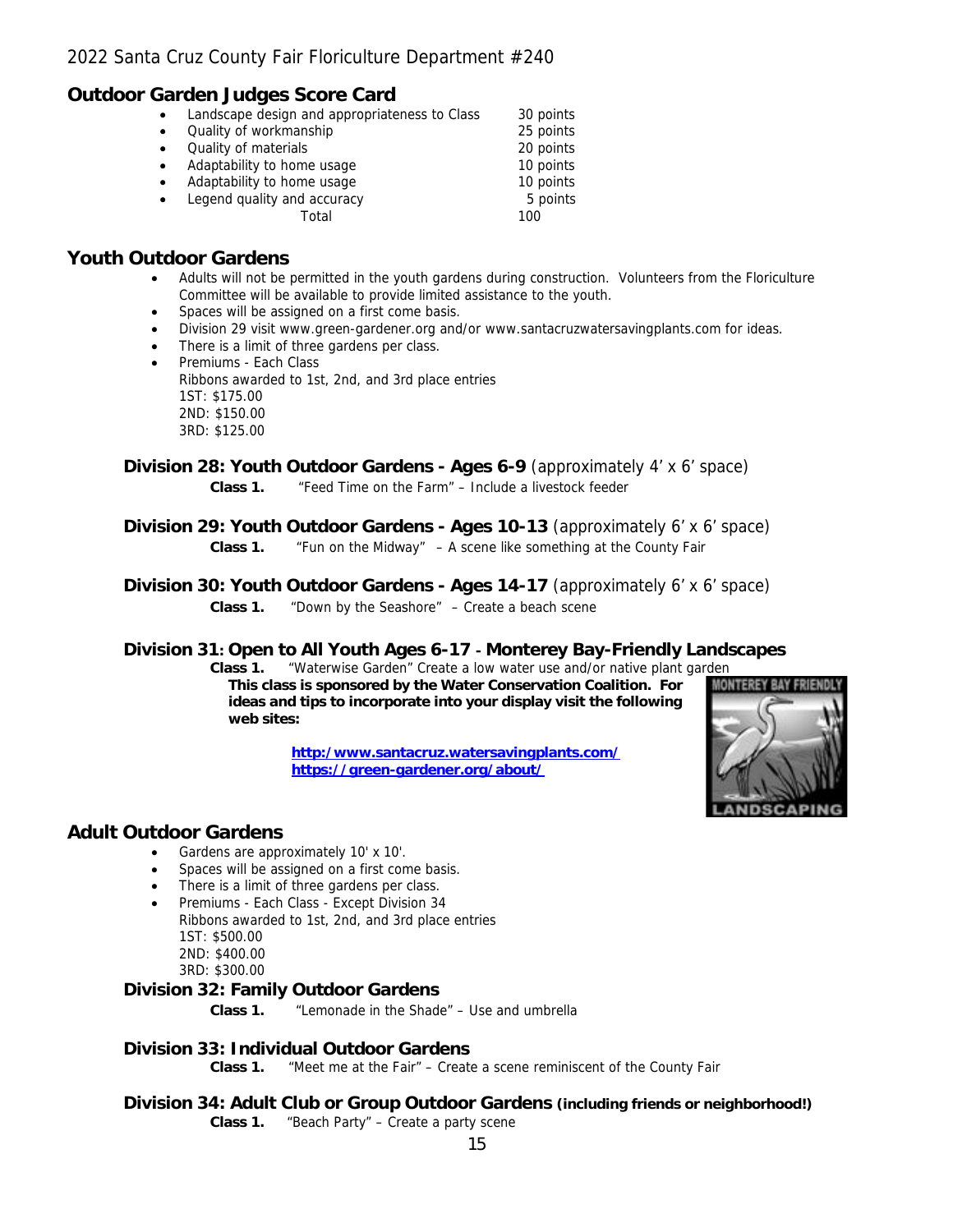**Division 35: Open to All - Monterey Bay Friendly Landscapes**

**Class 1.** "Waterwise Garden" Create a low water use and/or native plant garden

**This class is sponsored by the Water Conservation Coalition. For ideas and tips to incorporate into your display visit the following web sites:**

> **[http:/www.santacruz.watersavingplants.com/](http://www.santacruz.watersavingplants.com/) <https://green-gardener.org/about/>**

**Commercial Outdoor Display Gardens - Not Judged**

- This Division open to nurseries, landscapers, and retail garden businesses.
- Commercial garden space will be available only if judged Divisions do not fill.
- Garden spaces are available on first come basis.
- Plant tags as identifications of plants can be used. Tags must be 3" x 4" and legible from 10 feet away.

**Division 36: Commercial Outdoor Display Gardens - Not Judged – No Premium Class 1.** "A Country Fair With Ocean Air" – Your own interpretation of this year's Fair theme

Volunteer during or before the Fair! If you volunteer 4 hours you will receive free admission to the Fair. We need volunteers all hours during the Fair to act as hosts inside the Floriculture Building. We can also use volunteers Friday, Saturday, Sunday, Monday, and Tuesday before the Fair helping exhibitors check in.

**To volunteer: Contact Priscilla Hedgpeth - [priscillah831@gmail.com](mailto:pumpkinhedgpeth@aol.com)**

**Register on line - [https://santacruz.fairwire.com](https://santacruz.fairwire.com/)**

**facebook** Follow Santa Cruz County Fair Floriculture Department on Facebook for updates and info!

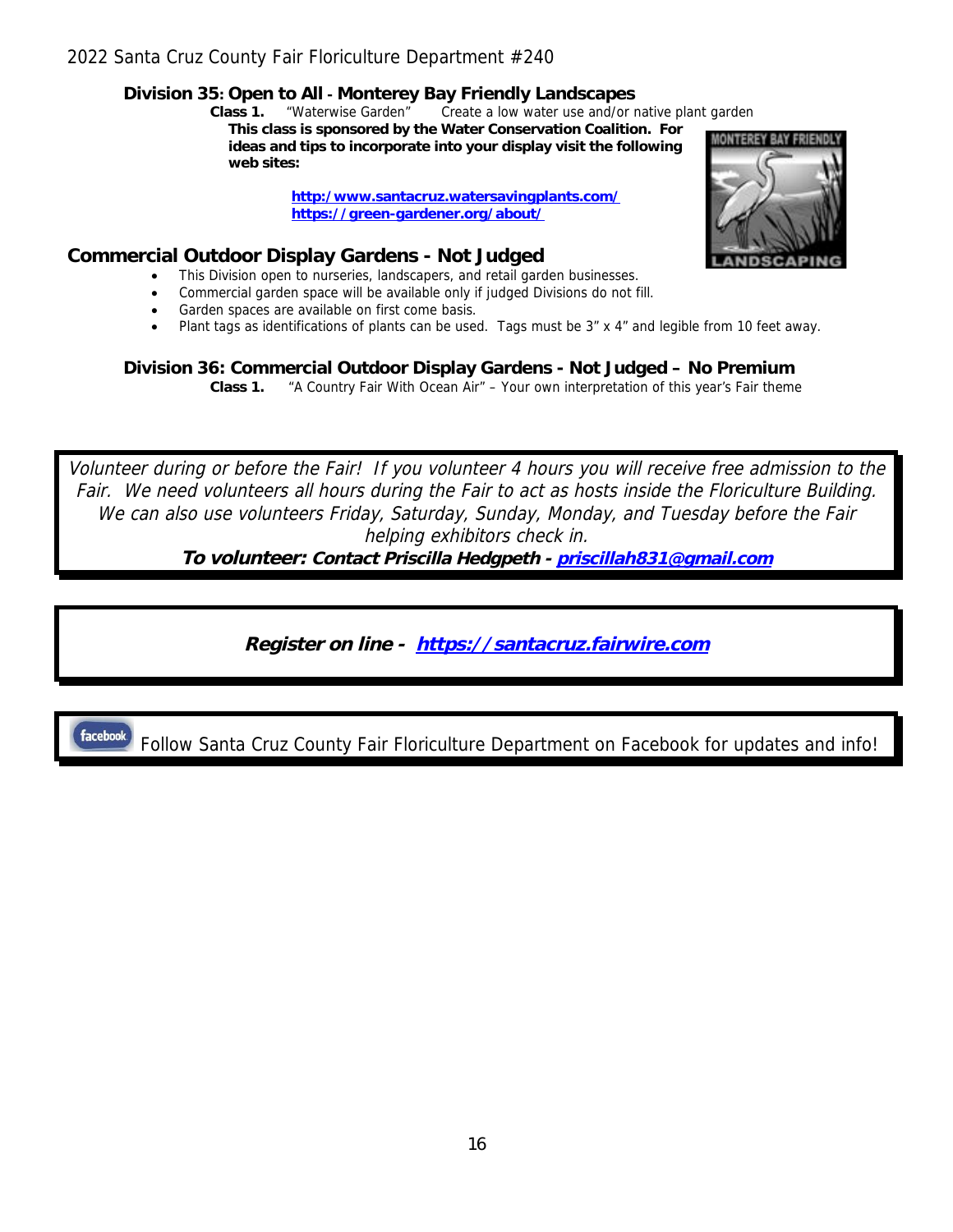# **Santa Cruz County Fair Floriculture Entry Form – Department #240**

**See front page of Floriculture Department for entry deadlines for each Division Register on line - [www.santacruz.fairwire.com](file:///C:\Users\Kel01\Desktop\www.santacruz.fairwire.com)**

> **Mail to:** Santa Cruz County Fair 2601 East Lake Avenue, Watsonville, CA 95076

| <b>Printed Name of Exhibitor</b>                | Last: |                                 | First: |               |  |
|-------------------------------------------------|-------|---------------------------------|--------|---------------|--|
| <b>Street or Box #</b>                          |       |                                 |        |               |  |
| City, State, Zip                                |       |                                 |        | <b>County</b> |  |
| <b>Phones: Daytime</b>                          |       | <b>Evening</b>                  |        | <b>Cell</b>   |  |
| <b>Email</b>                                    |       |                                 |        |               |  |
| (Youth 17 or under) Age<br>as of Sept. 14, 2022 |       | (Youth)<br><b>Date of Birth</b> |        |               |  |

| Dept.                        | Division | Class | Description of Entry |
|------------------------------|----------|-------|----------------------|
| 240                          |          |       |                      |
| 240                          |          |       |                      |
| 240                          |          |       |                      |
| 240                          |          |       |                      |
| 240                          |          |       |                      |
| 240                          |          |       |                      |
| This form may be photocopied |          |       |                      |

#### **Hold Harmless/Read and Sign**

Upon signature and submittal of Entry Form, exhibitors and their agents, parents and leaders acknowledge that: a. they understand the State Rules for California Fairs and the local rules as printed in the Fair Entry Guide; b. They agree to abide by them; c. They certify that all information on the form is true and correct; d. They agree to comply with the Fair's decision regarding any violation of the rules.

The Fair management shall not be responsible for accidents or losses that occur to any of the exhibitors or exhibits at the Fair. The exhibitor (or parent or guardian of a minor) is responsible for any injury or damage resulting from the exhibitor's participation in the program or event. This includes any injury to others or to the exhibitor or to the exhibitor's property.

I certify that this entry is the project of the exhibitor and these entries comply with the rules and regulations published in the official premium list.

| <b>Exhibitor's Signature</b>                          | Date |  |
|-------------------------------------------------------|------|--|
| Parent's Signature (if under<br>18 on Sept. 14, 2022) | Date |  |